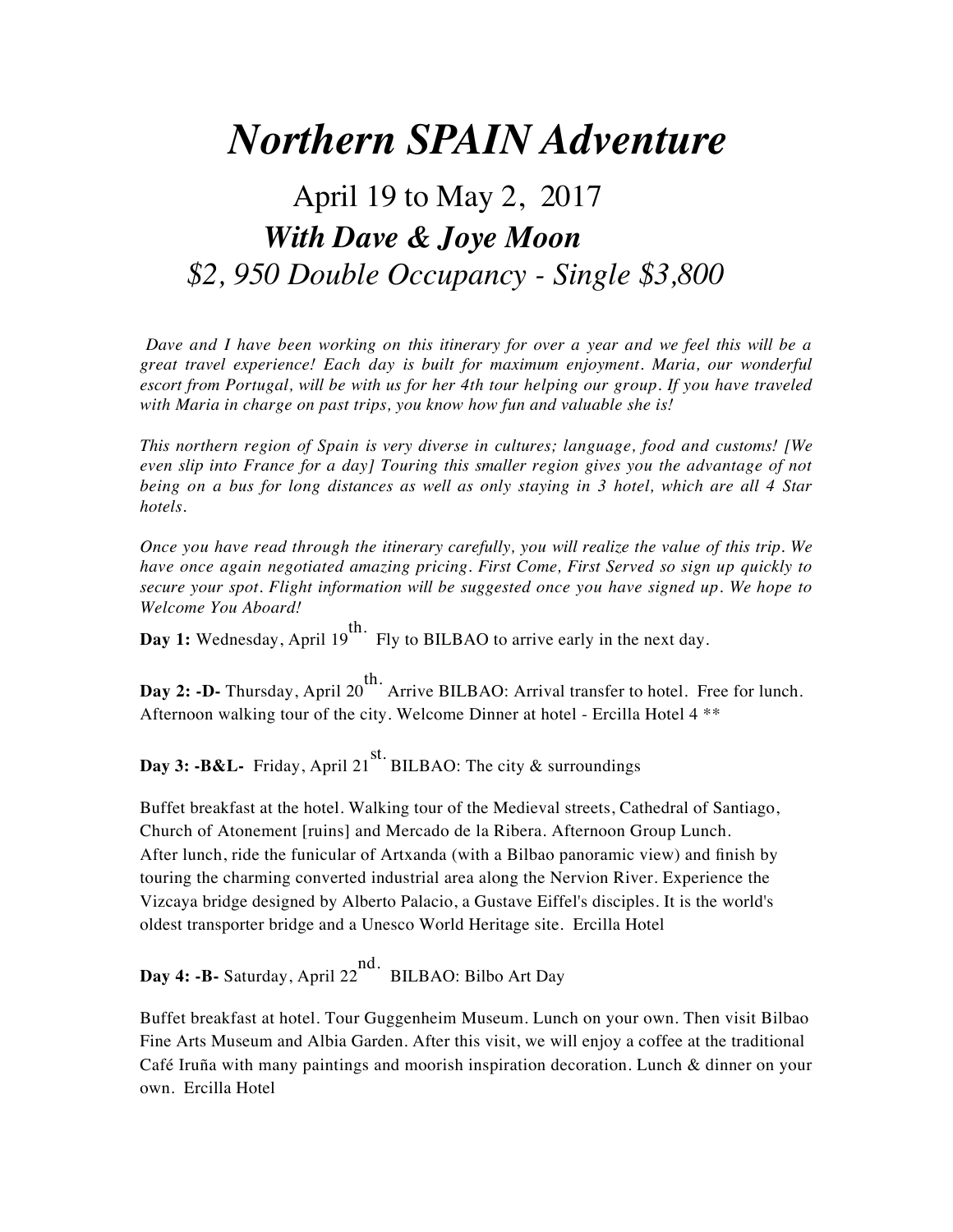**Day 5: -B&L-** Sunday, April 23 rd. BILBAO: Alaba & Wine region

Buffet breakfast at the hotel. Our private coach will take us to Vitoria with a city tour that includes a panoramic tour and walking portion in the old town. We continue to Rioja, the wine region, surrounded by plenty of wineries and vineyards. Guided winery tour with wine tasting included. Lunch at a local restaurant then a walking visit into the medieval charming village of Laguardia. Return to Bilbao. Ercilla Hotel

#### **Day 6: -B&L-** Monday, April 24 th. BILBAO to SAN SEBASTIAN: The Coast

Buffet breakfast at the hotel. This morning we will head towards San Sebastian. On the way we will visit the Sanctuary of Loyola and enjoy the beautiful green scenery on the way to the coast. We will also visit the charming fishing village of Getaria. Lunch on route. Lodging at the Hotel Barcelo Costa Vasca. 4\*\*

#### **Day 7: -B&L-** Tuesday, April 25 th. SAN SEBASTIAN: The City

Buffet breakfast at the hotel. We will enjoy a panoramic coach tour of San Sebastian and La Concha beach and visit the San Telmo Museum. Lunch at at typical Basque tavern. After lunch, enjoy a guided walking tour to explore the old town of San Sebastian. Hotel Barcelo Costa Vasca.

**Day 8: -B&L-** Wednesday, April 26 th. SAN SEBASTIAN – BIARRITZ (France): Buffet breakfast at the hotel. We will head towards the French Basque Country. First, a visit to Biarritz with a panoramic coach and walking tour. Later we will stop for a visit at another coastal village full of charm, Saint Jean de Luz. We arrive to Hendaie and take a panoramic boat ride back to Spain. Lunch at a charming fishermen quarter of Hondarribia village. Hotel Barcelo Costa Vasca.

#### **Day 9: -B&D-** Thursday, April 27 th. SAN SEBASTIAN-OLITE- ZARAGOZA-BARCELONA.

Breakfast at the hotel. Travel to Barcelona. Along the way we will stop at Olite to visit the Royal Palace and Zaragoza to visit the Cathedral of Pilar. Lunch on own in route. Dinner at hotel in Barcelona. Rivoli Ramblas Hotel. 4\*\*

**Day 10: -B-** Friday, April 28 th. BARCELONA: Gaudi's Day

Buffet breakfast at the hotel. Depart on a walking tour by Passeig de Gracia street, on the trail of Gaudi's buildings. Our private coach will transport us to the Park Güell and continuing to the Poble Espanyol for lunch on your own. Finalizing our tour in the newly completed interior of the Sagrada Familia. Rivoli Ramblas Hotel.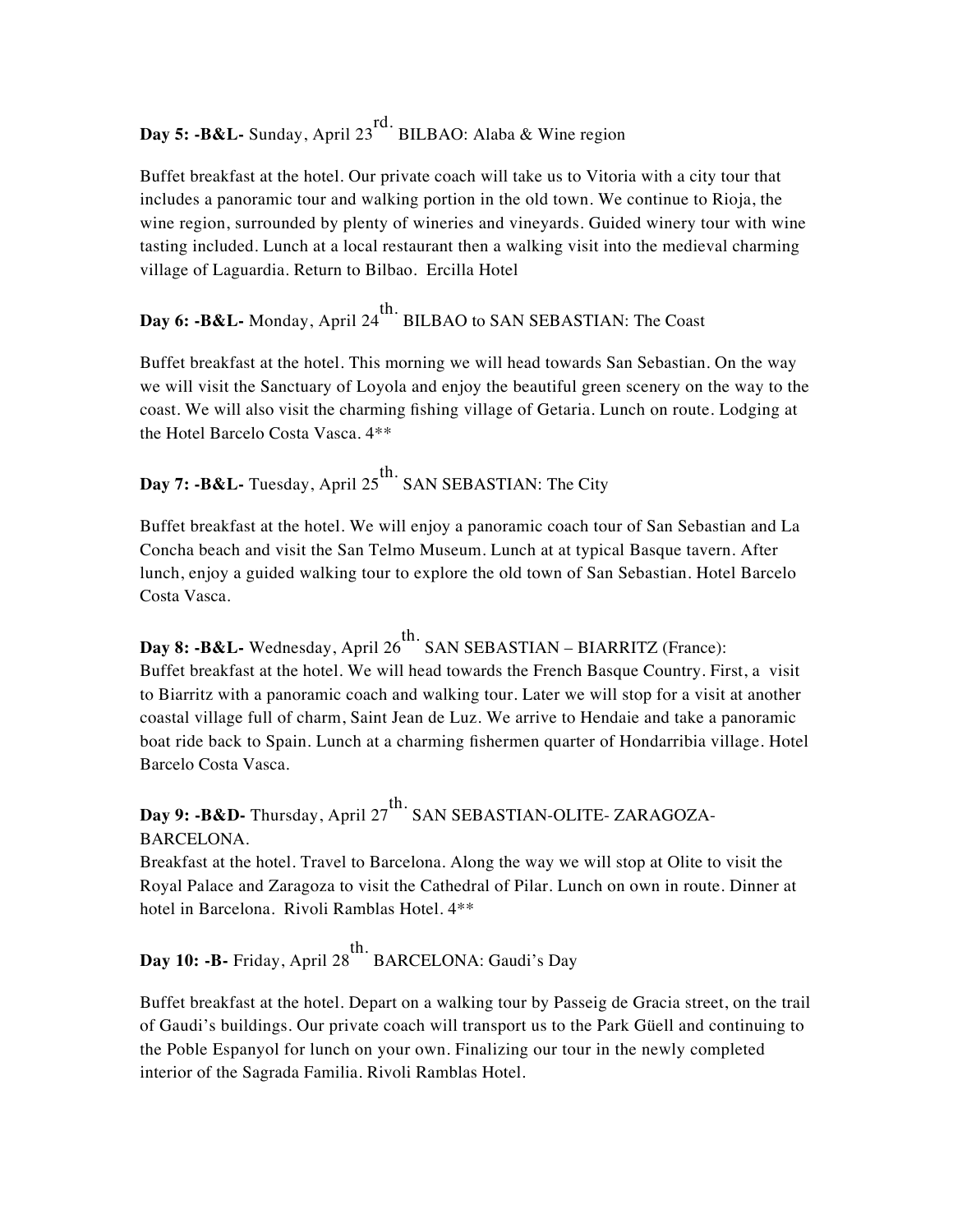**Day 11: -B&L-** Saturday, April 29 th . BARCELONA: Dali's Day

Buffet breakfast at the hotel. Departure with our private coach to Figueras to visit the Dali Museum and Dali house at Portlligat. Lunch at local restaurant. After lunch, visit of Girona city and return to Barcelona. Rivoli Ramblas Hotel.

**Day 12: -B&L-** Sunday, April 30 th. BARCELONA: Montserrat & Wine region

Buffet breakfast at the hotel. Departure to Montserrat, the emblematic and mystic mountain of Barcelona where Our Lady of Montserrat, the black Madonna, is located. Continuing to Penedes wine region to visit Cavas Codorniu [similar to champagne] including cava tasting. Lunch in a local restaurant at Sitges with a walking tour of the small town followed by a Special and Exclusive visit to Bacardi House at Sitges. A cocktail experience and group photo included. Rivoli Ramblas Hotel.

**Day 13: -B&D-** Monday, May 01 st . BARCELONA: Free Day

Free day at leisure to shop and explore Barcelona on your own! Lunch on your own.Special Cocktail at 7 th floor rooftop terrace (Hotel Rivoli Ramblas) Farewell dinner with flamenco show at the famous Palacio del Flamenco! Rivoli Ramblas Hotel.

**Day 14: -B-** Tuesday, May 2nd. BARCELONA. Farewell to Spain!

Breakfast at the hotel. Coach Transfer to the airport and assistance with check in procedure.

## **Cost: EARLY BIRD SPECIAL !!!! Double occupancy: \$2950 each person. After Oct. 15th, add \$200. Single supplement, \$850. Total cost for a Single is \$3,800 Deposit of \$1,000 per person due on October 15, 2016 Pricing Includes:**

\*12 nights hotel accommodation on bed and breakfast (BB) basis including taxes (Barcelona local City Tax for 2017 also included)

\*Transfers in/out from/to airport and in cities on Deluxe motor coach with guide assistance, Mss.

Maria- (54 seats with toilette on board)

\*12 Breakfast at hotels including beverages

\*Special Cocktail at 7th floor hotel terrace (Hotel Rivoli Ramblas)

\*3 Dinners, one being the Show at Palacio del Flamenco

\*7 Lunches outside restaurants or in route restaurants including beverages

\*Coffee with croissant at Café Iruña Bilbao

\*Sightseeing and tours with English Speaking local guide where needed according the above program including the following entrance fees: \*Guggenheim & Fine Art Museum in Bilbao\* Vizcaya bridge with guide\* San Telmo Museum\* Hendaye-Hondarribia Boat Ride\* Olite Royal